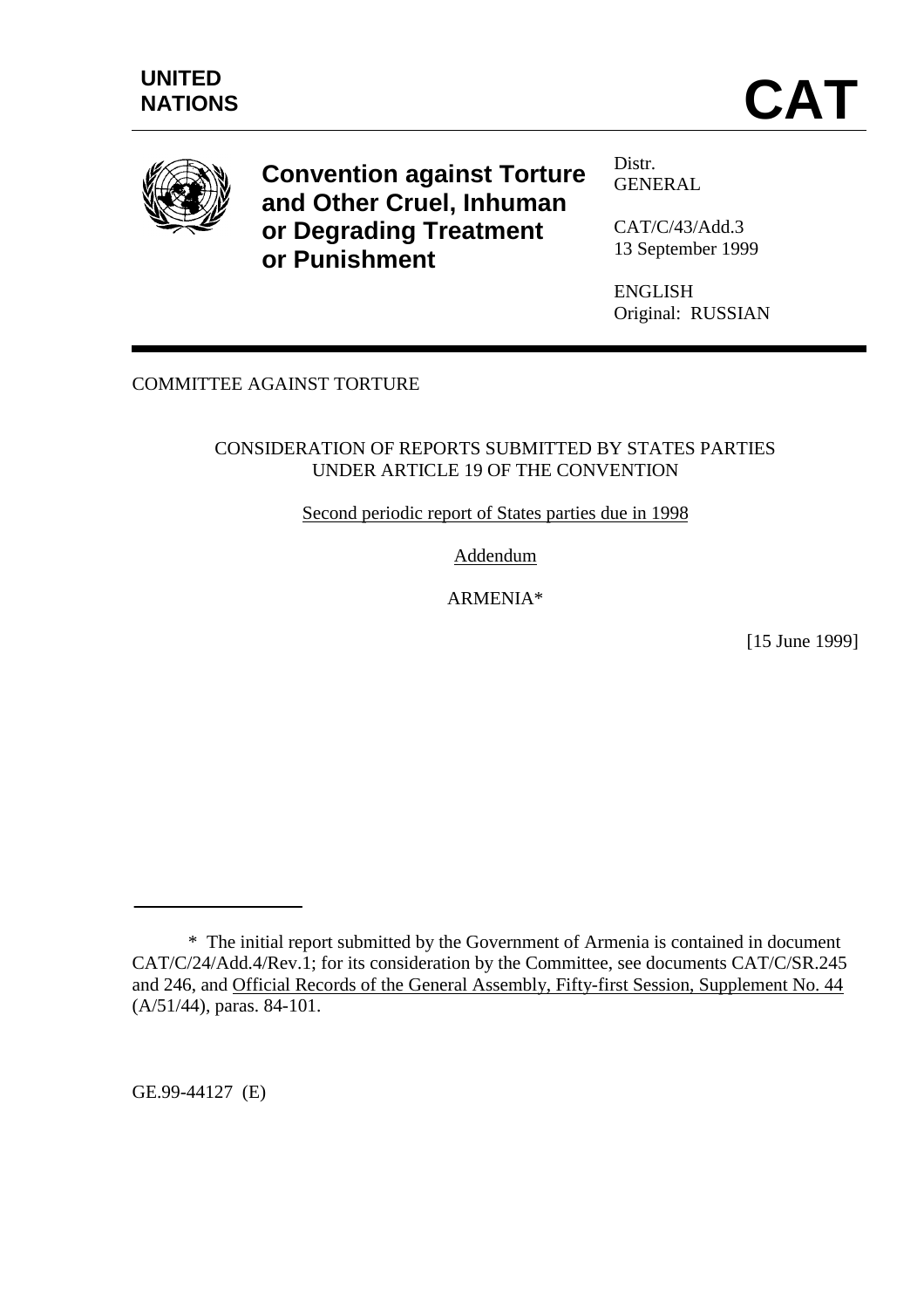# **CONTENTS**

|                                                        | Page           |
|--------------------------------------------------------|----------------|
| Introduction                                           | 3              |
| INFORMATION RELATING TO EACH ARTICLE OF THE CONVENTION | $\overline{4}$ |
|                                                        | $\overline{4}$ |
|                                                        | 5              |
|                                                        | 7              |
|                                                        | 7              |
|                                                        | 8              |
|                                                        | 9              |
|                                                        | 9              |
|                                                        | 10             |
|                                                        | 10             |
|                                                        | 10             |
|                                                        | 12             |
|                                                        | 12             |
|                                                        | 13             |
|                                                        | 14             |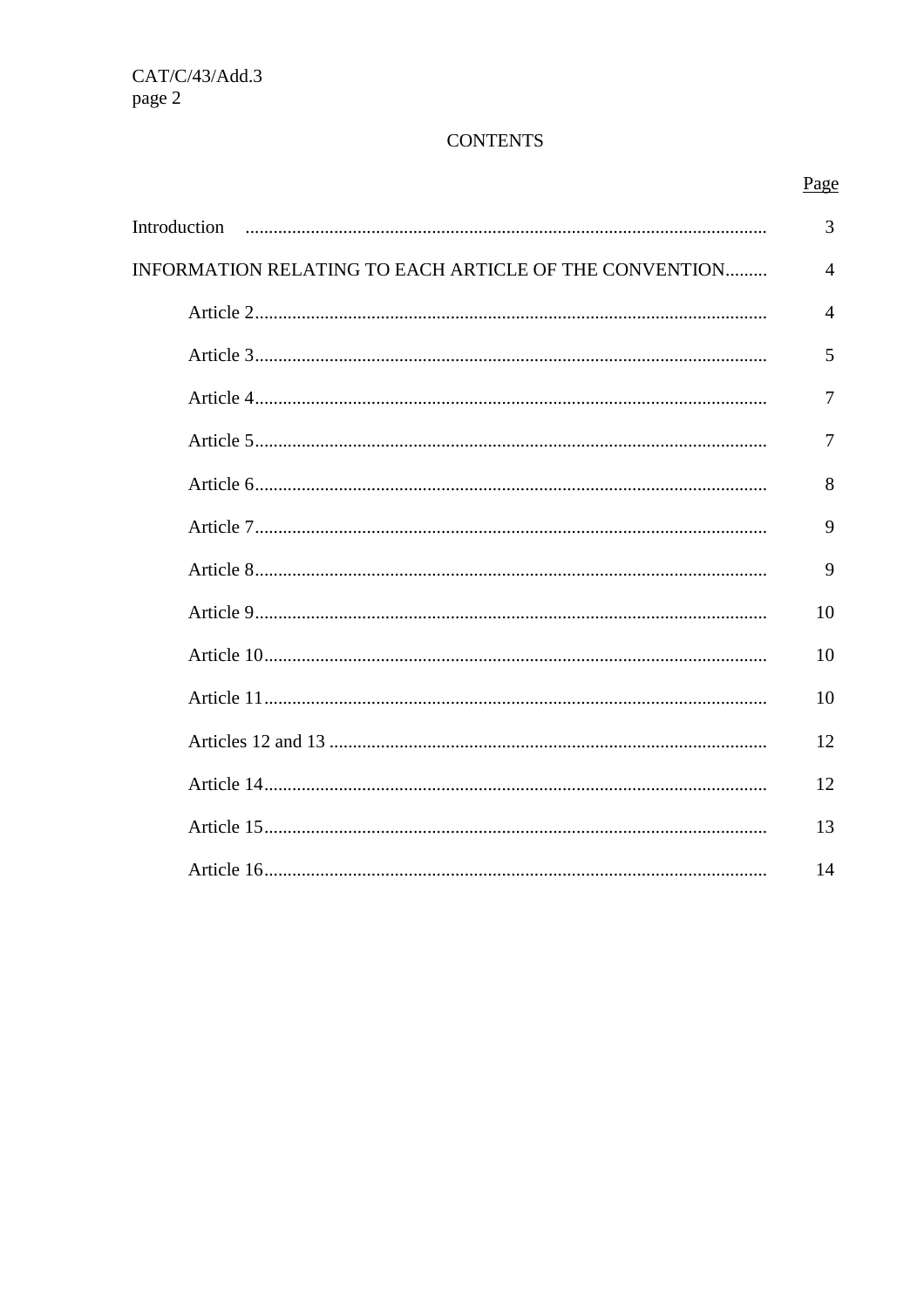#### Introduction

1. This report is submitted in accordance with article 19, paragraph 1, of the Convention against Torture and Other Cruel, Inhuman or Degrading Treatment or Punishment, which was ratified by the Republic of Armenia on 9 July 1993 and entered into force on 23 September 1993.

2. Armenia's report on the application of the provisions of the Convention has been drawn up on the basis of information received from the Ministry of Justice, the Ministry of Internal Affairs and National Security, the Court of Cassation and the Office of the Procurator-General.

3. Since the presentation of its initial report, Armenia has been carrying out far-reaching legislative reforms aimed at providing legal guarantees concerning respect for individual rights and fundamental freedoms.

4. The Constitution of the Republic of Armenia was adopted on 5 July 1995. Chapter II (arts. 14-48) is headed "Fundamental human and civil rights and freedoms". It sets forth the right of everyone to life (art. 17).

5. Under the Constitution, "until such time as it is abolished, the death penalty may be prescribed by law as an exceptional punishment for particularly heinous crimes". The draft of the new Penal Code<sup>1</sup> provides for the abolition of the death penalty and a general moderation of other penalties. The current Penal Code prescribes the death penalty for a number of heinous crimes (for instance, in articles 59, 60, 99 and others).

6. Article 19 of the Constitution lays down that "No one may be subjected to torture or to cruel or degrading treatment or punishment. No one may be subjected to medical or scientific experiments without his or her consent."

7. The legal system and the regulations governing the operation of judicial institutions lay down conditions conducive to the effective prevention of any resort to torture or other inhuman or degrading treatment in the territory of the Republic of Armenia.

8. Under article 92 of the Constitution, the courts of general jurisdiction are the courts of first instance, the appeal courts and the Court of Cassation. Economic, military and other types of court provided for by law may be established in the country. The establishment of extraordinary courts is forbidden.

9. Armenia has subscribed to and ratified 43 international human rights treaties and conventions, as well as 10 such treaties and conventions in the framework of the Commonwealth of Independent States (CIS).

10. Article 6 of the Constitution provides that "International treaties that have been ratified form an integral part of the legal system of the Republic. If such a treaty contains provisions which differ from those laid down in legislation, the provisions of the treaty shall apply."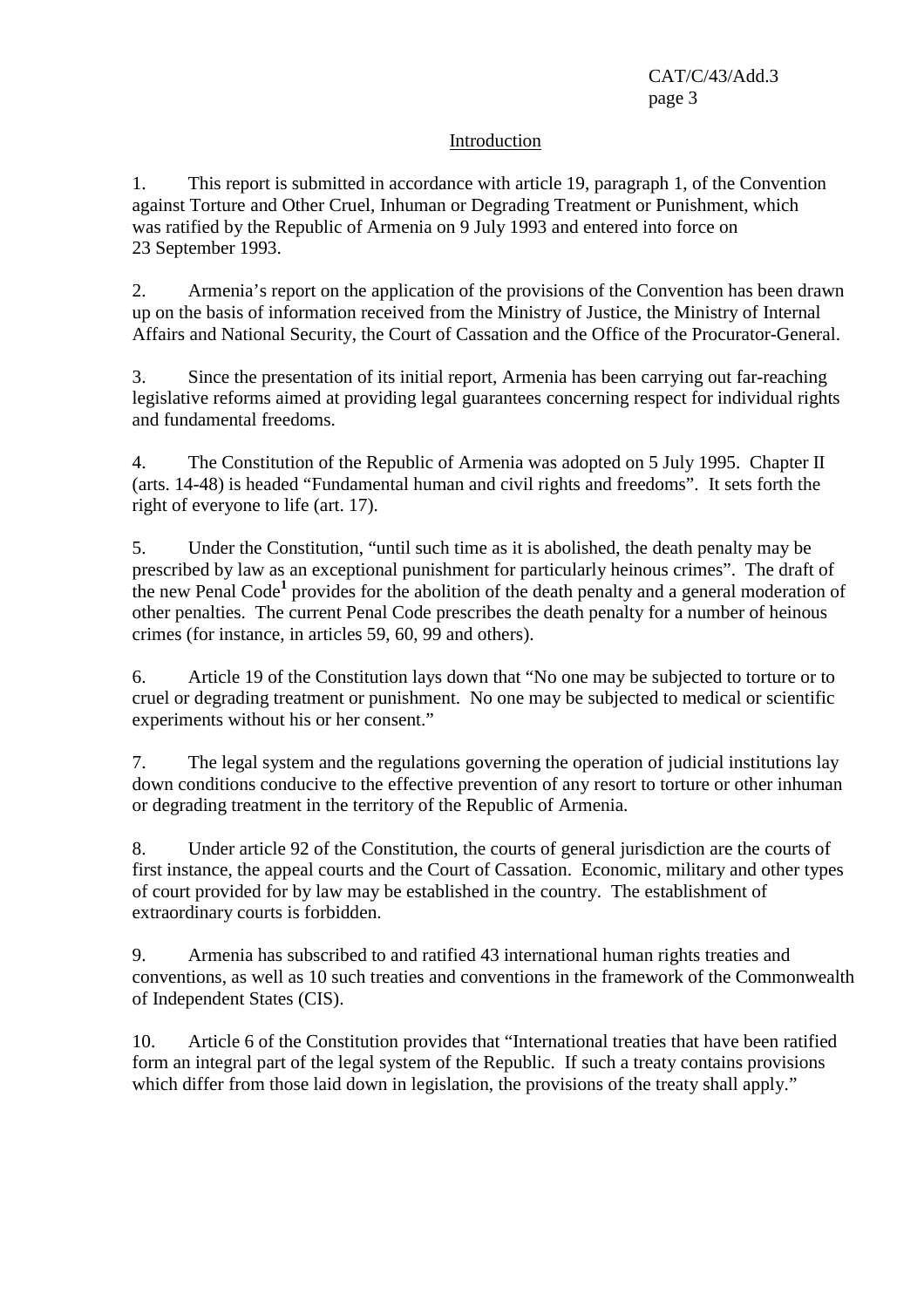11. The courts and the Procurator-General are the authorities competent to examine matters relating to the sphere of application of the Convention. A similar obligation is also borne by the police authorities responsible for the protection and security of citizens and, in particular, by the Department of Correctional Labour at the Ministry of Internal Affairs and National Security.

12. In accordance with the requirements of article 1 of the Convention, the elements of the offence referred to in article 126 ("Torture") in the draft of the new Penal Code essentially reflect the definition of "torture" set out in the Convention.

13. Article 126 in the draft of the new Penal Code stipulates that the use of torture is an offence. In contrast to the existing Penal Code, in which the concept of torture is not elucidated (art. 110), article 126 of the new Code establishes the offence of actions "involving the causing of suffering by means of periodic blows, or other actions involving force".

14. Under article 126, part 1, of the draft Penal Code, "Causing suffering by means of periodic blows, or other actions involving force, shall be punishable by deprivation of liberty for up to three years, if such action has not produced the consequences referred to in articles 119 and 120 ('intentional action causing grave consequences to health' and 'intentional action causing moderate harm to health')."

15. Under article 126, part 2, of the Penal Code, "such actions shall be punishable by deprivation of liberty for a period between three and seven years if they are committed (a) against two or more persons; (b) against a person or his or her relatives in connection with his or her performance of official duties or public duty; (c) against a minor, or a person who is materially or otherwise dependent on the offender, or against a person who has been kidnapped or a hostage; (d) against an obviously pregnant woman; (e) by a group of persons, by prior agreement; (f) in a particularly brutal manner; or (g) as a result of hatred based on nationality, race or religion or motives of religious fanaticism".

16. It is noted in article 126 of the draft Penal Code that torture covers not only physical but also moral suffering. The article provides for punishment in the form of deprivation of liberty for a period between three and seven years.

### INFORMATION RELATING TO EACH ARTICLE OF PART I OF THE CONVENTION

# Article 2

17. Article 9, part 3, of the Code of Penal Procedure, entitled "Respect for rights, freedoms and individual dignity", provides that "during criminal proceedings no one must be subjected to degrading treatment or be held in humiliating conditions". Article 9, part 4, lays down that "it is forbidden to oblige anyone to participate in proceedings which are degrading".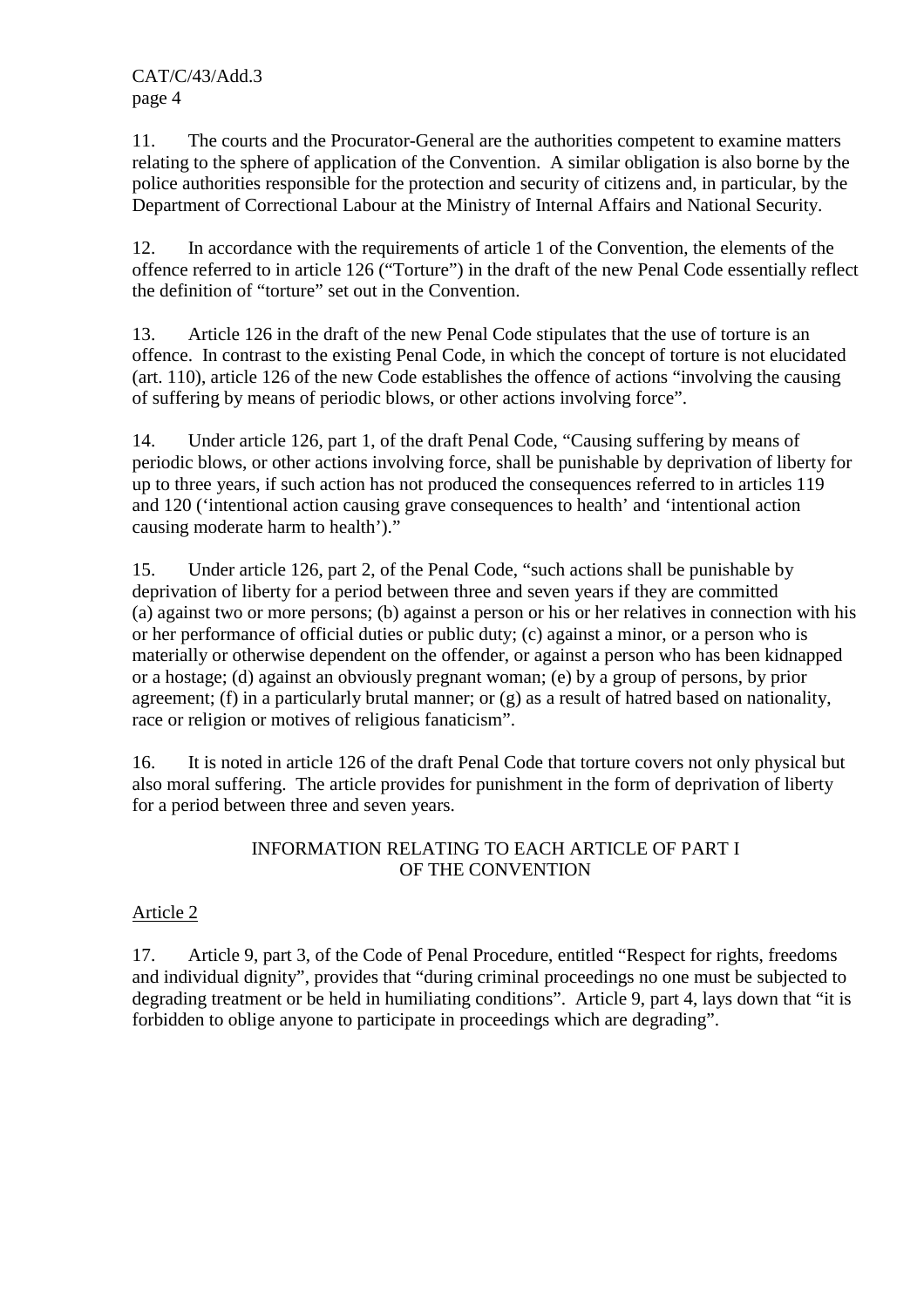18. Under article 11, part 7, of the Code of Penal Procedure, "no one must be subjected to torture, unlawful physical or psychological pressure, including that involving medical means, hunger, exhaustion, hypnosis, deprivation of medical care or any other inhuman treatment". The same part of the article states that it is unlawful to obtain testimony "by means of force, threats, deception, violation of rights or any other unlawful actions".

19. Under articles 138 and 139 of the draft Penal Code, kidnapping, depriving individuals of their liberty or restricting it, when accompanied by threats to their lives or health, and also by the causing of suffering, are considered to be more serious offences than under the current Code.

20. Under article 45 of the Constitution, some human and civil rights and freedoms may be temporarily restricted, in accordance with the procedure laid down by law, in time of war or in the circumstances referred to in article 55, part 14, of the Constitution, which stipulates that the President "shall, in the event of immediate danger threatening the constitutional order, and following consultations with Chairman of the National Assembly and the Prime Minister, take the steps dictated by the situation and address the people on the subject". However, various articles are not affected by this provision, including article 19 of the Constitution, which prohibits the use of torture and other inhuman or degrading actions.

21. In this way, no exceptional circumstances, whether "a state of war, a war situation or any other public emergency", can serve as a justification for torture. Specifically, certain restrictions on rights and freedoms referred to in article 44 of the Constitution extend only to articles 23-27 of the Constitution and do not limit the validity of article 19 in any way.

22. Article 45 of the General Part and the corresponding articles of the Special Part of the draft Penal Code contain a provision whereby an order from a higher authority concerning the use of torture must be deemed to be unlawful, while criminal proceedings must be initiated against any person who has issued such an order or instruction. Although article 45, parts 2 and 3, contain no specific reference to the use of torture in carrying out a clearly unlawful order, this is nevertheless understood in the concept and wording of the article.

23. Under article 44, part 2, of the draft Penal Code, "Any person intentionally committing an offence when carrying out a clearly unlawful order or instruction shall be held criminally responsible."

24. Article 44, part 3, lays down that a person failing to carry out an order or instruction known to be unlawful shall not be held criminally responsible.

25. The draft Penal Code provides that officials bear responsibility for the misuse of their official position (art. 300) and exceeding their official authority (art. 301), while the most serious case is that where an offence is committed with the use of arms or special instruments or involves the use of force.

# Article 3

26. In accordance with the requirements of the Convention, article 15 of the draft Penal Code establishes a procedure for extradition of persons who have committed an offence.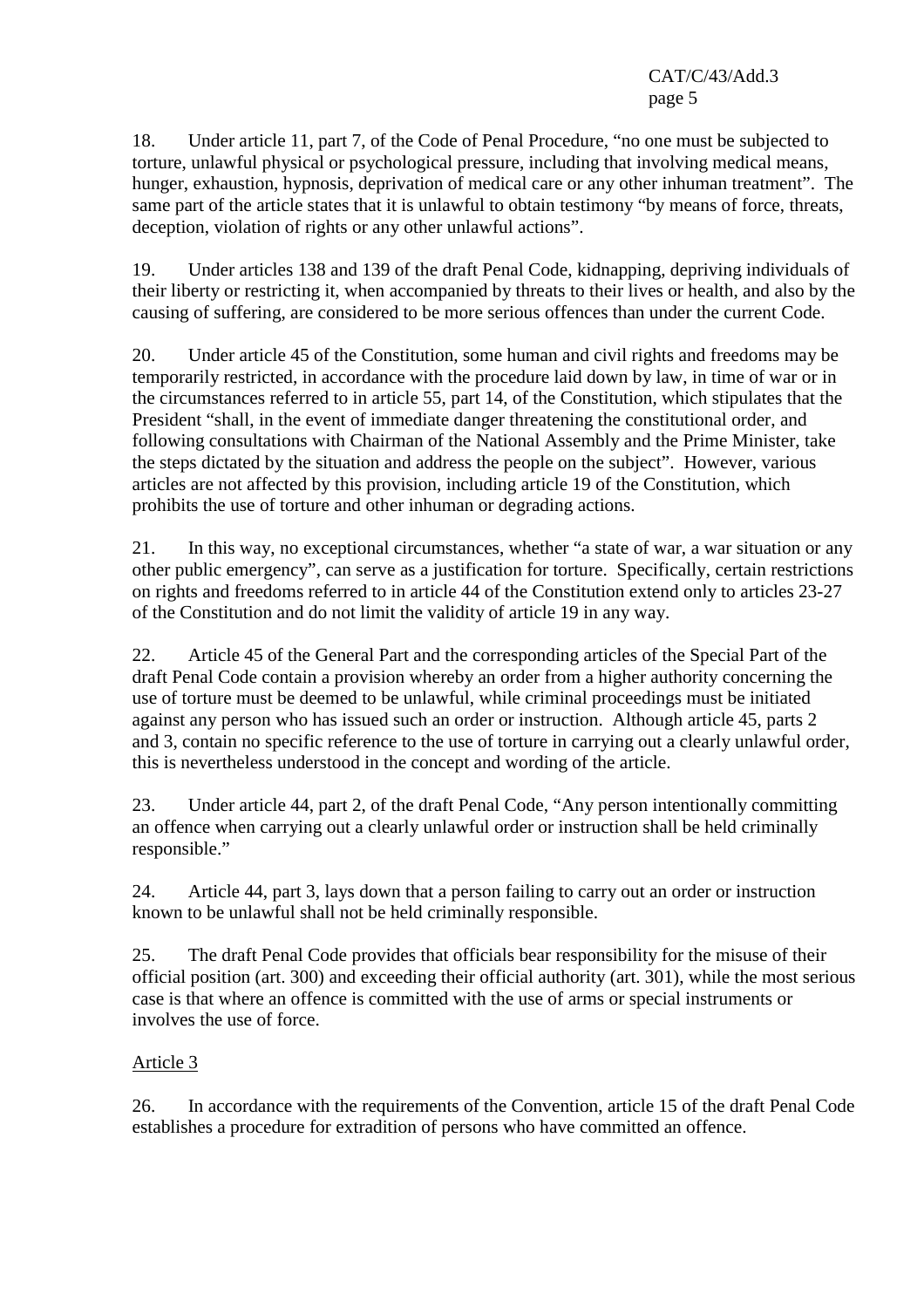27. Under article 15, part 1, of the draft Penal Code, "citizens of Armenia who have committed an offence on the territory of another State are not subject to extradition to that State".

28. Article 15, part 2, of the draft Penal Code lays down that "foreign citizens and stateless persons who have committed an offence outside Armenia and are present on Armenian territory may be extradited to a foreign State for the purposes of criminal prosecution or to serve a sentence in accordance with international treaties entered into by Armenia".

29. On 27 September 1993 the Armenian Parliament adopted a decision to give the Procurator-General the right to sign extradition agreements with the procurators of other States. The procedure for the administrative eviction, expulsion and extradition of foreign citizens is governed by the Juridical Situation of Foreign Citizens in Armenia Act of 17 June 1994.

30. If the legislation of the State demanding extradition provides for the death penalty, the requesting State is required to give a guarantee that the death penalty will not be applied as a condition of extradition (Penal Code, art. 16, para. 3).**<sup>2</sup>**

31. Under article 16, paragraph 3, of the Penal Code, "no one may be extradited to a foreign State if there are serious grounds for believing that he or she risks torture there".**<sup>3</sup>**

32. Where the Armenian authorities refuse to extradite an offender who has committed an offence on the territory of a foreign State, criminal proceedings shall be pursued in accordance with Armenian legislation (art. 16, para. 4).

33. Under article 474 of the Code of Penal Procedure, the relations between courts, procurators, investigators and bodies conducting pre-trial investigations in Armenia and those in foreign States are founded on the provisions of international agreements for judicial assistance.

34. Under this provision, issues connected with extradition are governed by agreements concluded between Armenia and interested States. Armenia has signed bilateral agreements of this type with Bulgaria, Romania and Georgia.

35. Under Armenian legislation the articles of the Penal Code can be applied to Armenian citizens who have committed offences outside the country in cases where the acts they have committed are recognized to be offences in the State on whose territory they were committed, and where such persons have not been tried in the foreign State. When such persons are tried, the punishment applied cannot exceed the maximum penalty provided for in the legislation of the foreign State on whose territory the offence was committed.

36. Article 5 of the draft Penal Code provides that "all persons who have committed offences are equal before the law and face criminal proceedings irrespective of their nationality, race, sex, religion, political or other views, social origin and property or other status".

37. Under article 59 of the draft Penal Code, aggravating circumstances include the commission of an offence for reasons of hatred based on nationality, race or religion. Similar references appear in articles 148 and 228, as well as in other articles of the draft Code.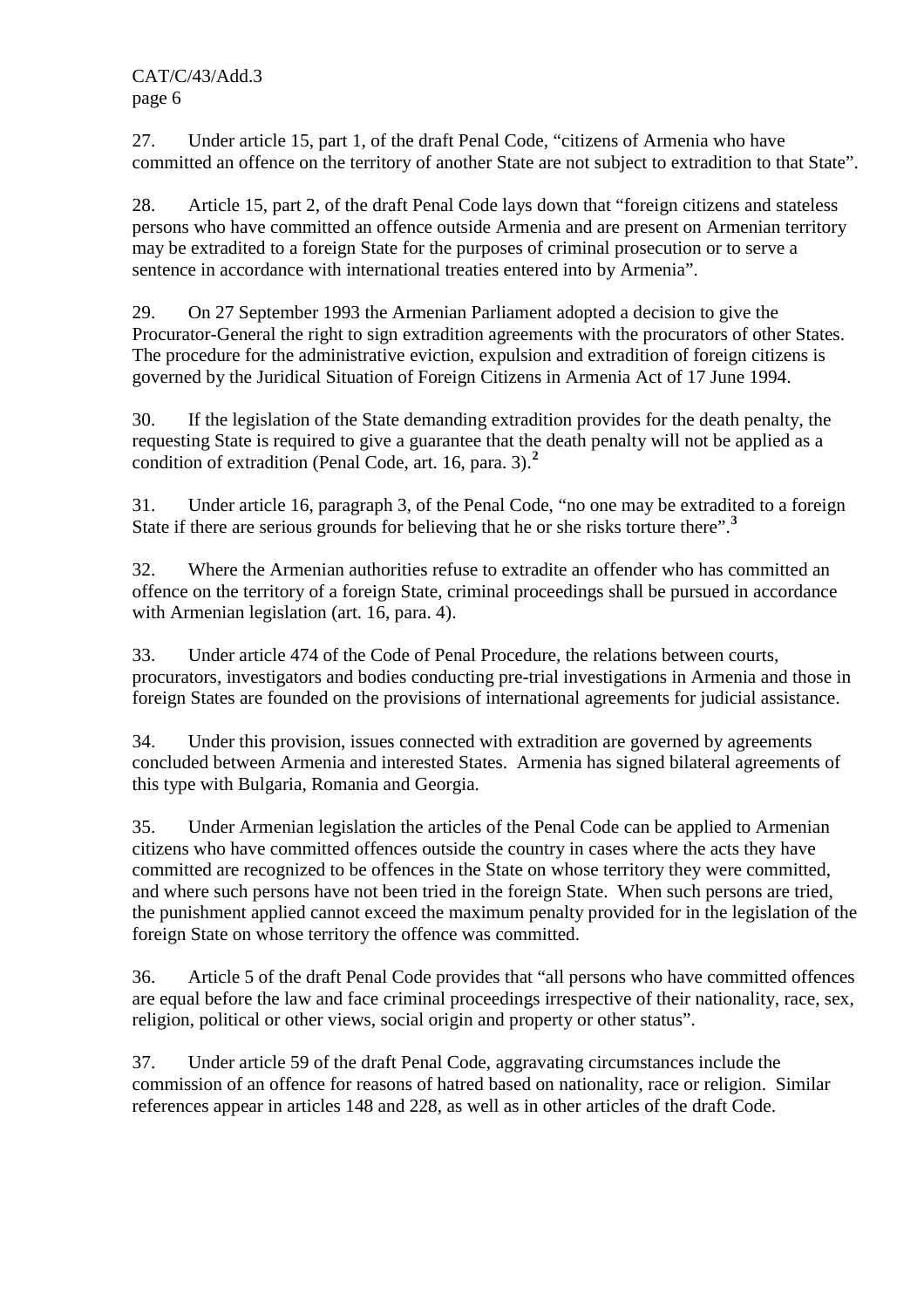38. Article 19, part 1, of the draft of the new Code for the Execution of Criminal Penalties, which will enter into force following consideration and adoption by the National Assembly, replacing the existing Corrective Labour Code, contains a proposal that judicial supervision of institutions enforcing penalties should be enshrined in legislation, and notes that such institutions inform the court which sentenced each prisoner where he or she is serving his or her sentence.

### Article 4

39. The draft Penal Code contains a separate section VIII which establishes "offences against individuals".

40. Aside from the Penal Code articles mentioned above, which directly prohibit the use of torture, other articles impose the ban indirectly. Article 9, part 1, for example, provides that "respect for the rights, freedoms and dignity of the individual is mandatory for all organs and participants in criminal proceedings".

41. The draft Penal Code contains a number of provisions which prohibit the use of unlawful means. For example, it is forbidden to detain anyone without lawful justification, or to exceed the period of detention stipulated in the law.

42. Under article 23 of the draft Penal Code, criminal prosecution of a person known to be innocent is an offence, punishable by deprivation of liberty for a period between 3 and 10 years.

43. Under article 328 of the draft Penal code, the use of force by a judge, a procurator, an investigator or a body conducting an initial inquiry in order to obtain testimony from a suspect, an accused person, a defendant, a victim or a witness is punishable under the criminal law. Part 2 of the article provides that aggravating circumstances include actions involving humiliation or torture or other actions involving force. A person committing this offence, if it has produced serious consequences, is liable to punishment in the form of deprivation of liberty for a period between 6 and 12 years.

44. Article 336 of the draft Penal Code provides that it is an offence for a judge to make a knowingly unjust ruling. Where the ruling related to the unlawful deprivation of liberty, or had serious consequences, this offence is punishable by deprivation of liberty for a period between three and eight years.

45. Under article 333 of the draft Penal Code, knowingly unlawful detention or knowingly unlawful remand in custody is a criminal offence, punishable by deprivation of liberty for a period of up to four years, or between three and eight years if it had serious consequences as a result of negligence.

#### Article 5

46. Under article 3, part 1, of the Code of Penal Procedure, "unless otherwise provided in international treaties entered into by Armenia, on the territory of Armenia, investigations are carried out in accordance with the articles of the Code regardless of the place where the offence was committed".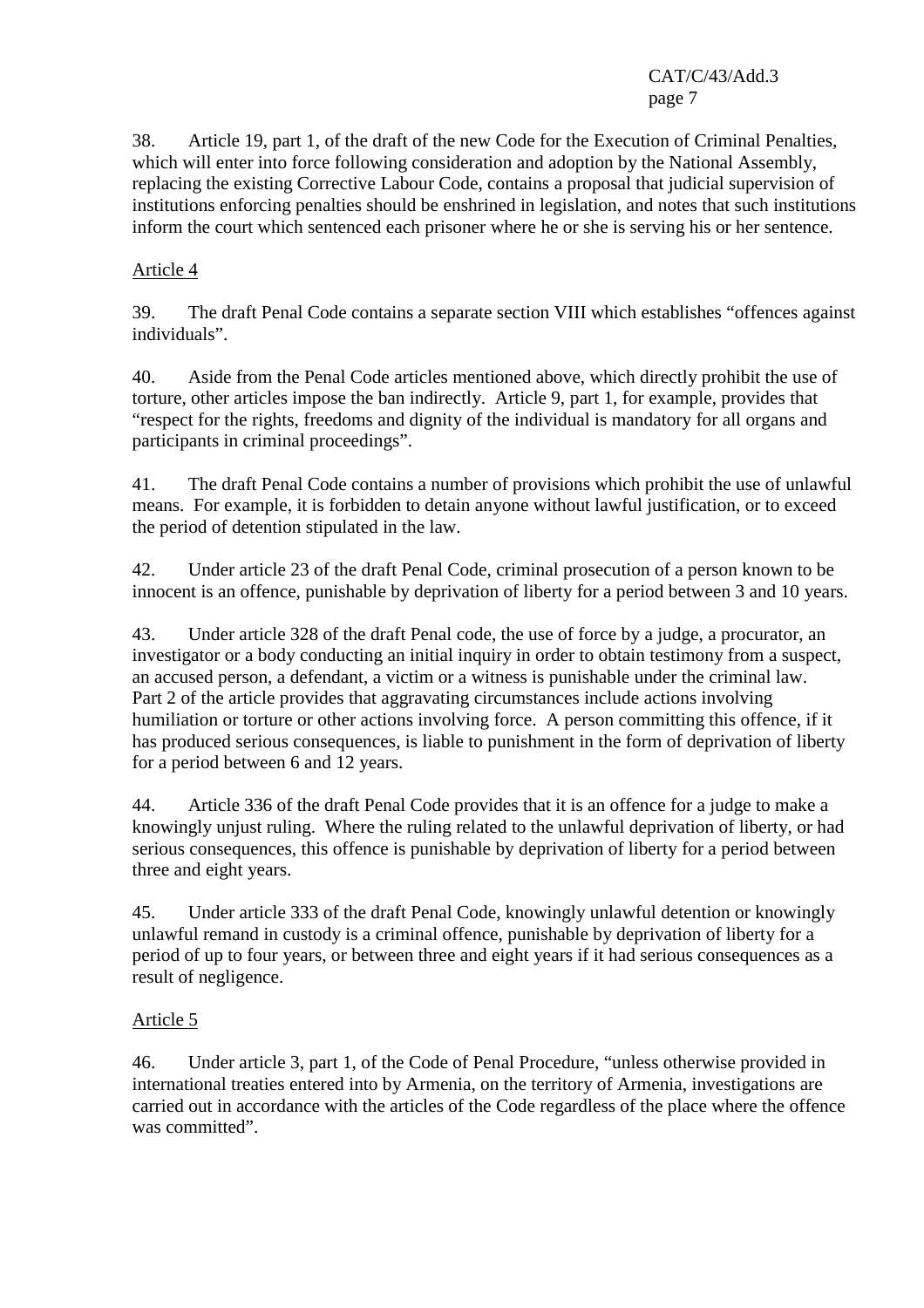47. Under article 3, part 2, of the Code of Penal Procedure, "offences committed outside Armenia on board an aircraft or seagoing or river vessel lawfully flying the flag or a symbol of Armenia are to be investigated in accordance with the provisions of the Code".

48. Foreign citizens and stateless persons who have committed offences outside Armenia bear criminal responsibility under the Penal Code of the Republic when (a) they have committed an offence referred to in international treaties entered into by Armenia, or (b) the offence was directed against the interests of Armenia or its citizens, if they have not been tried in a foreign State and are the subject of criminal proceedings in Armenia (Penal Code, art. 14).

49. Issues involving the criminal responsibility of diplomats located on Armenian territory are governed by the 1961 Vienna Convention on Diplomatic Relations,**<sup>4</sup>** bilateral agreements and also articles 444-449 of chapter 51 of the Code of Penal Procedure, entitled "Special characteristics of proceedings against persons who enjoy privileges and immunities laid down in international treaties".

# Article 6

50. The Code of Penal Procedure sets out in detail the procedure for instituting criminal proceedings (chap. 3), stipulating that "bodies conducting initial inquiries, investigators and procurators have an obligation, within the limits of their competence, to initiate criminal proceedings in any case where there is evidence that an offence has been committed, and to make use of all means provided for in the law to expose offences and those who have perpetrated them" (art. 27).

51. Article 128 of the Code lays down the procedure whereby a person may be detained, when: (a) "he or she is suspected of committing an offence which is punishable by assignment to a disciplinary battalion, short-term rigorous imprisonment, or deprivation of liberty for life or for a specific period", or (b) the accused has failed to comply with the preventive measures taken against him or her.

52. A person may be detained on the basis of: (a) "direct suspicion that he or she has committed an offence; (b) a decision taken by a body responsible for criminal prosecutions" (art. 128, part 3, of the Code). "The period of custody may not exceed 96 hours from the time of arrest. During this time, the person must be charged" (art. 129, part 2, of the Code).

53. Chapter 26 (arts. 188-201) of the Code lay down the procedure for the conduct of preliminary investigations.

54. "In the case of applications from judicial bodies or bodies responsible for criminal prosecutions in other States, and in the conduct of specific investigatory or judicial activities, the legislation of foreign States relating to criminal procedure may be followed if the international treaties entered into by Armenia so provide" (art. 3, part 3, of the Code).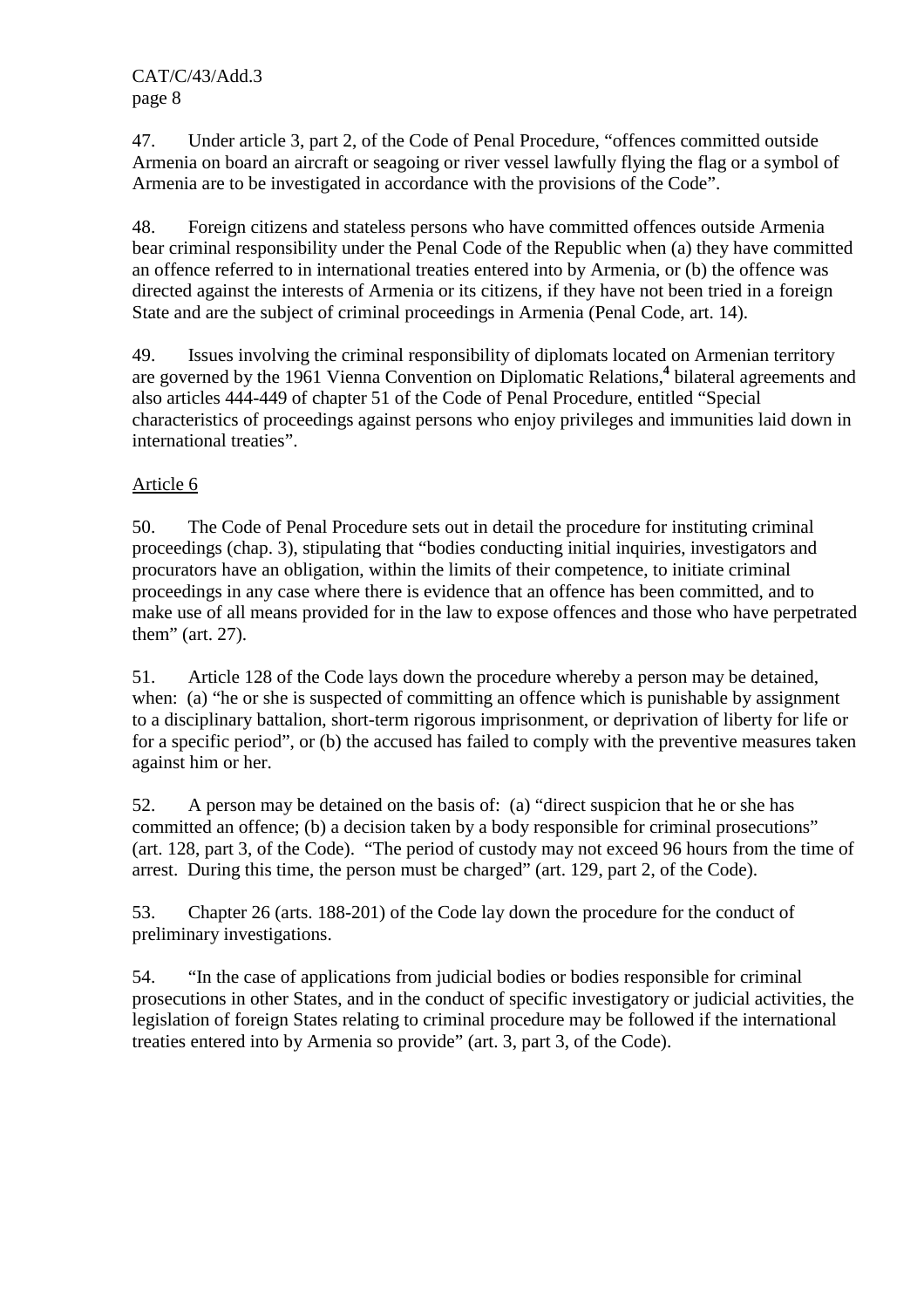55. The Constitution emphasizes that "Everyone has the right to liberty and the right to security of person. No one may be subjected to detention or search except as prescribed by law. A person may be detained only by court order and in accordance with the procedure laid down by law" (art. 18).

56. In every case in which a foreign national is held in custody, the diplomatic representatives of the country in question are promptly notified. The Armenian Code of Penal Procedure provides not only for the notification of a representative of the country concerned, but also for his or her presence.

### Article 7

57. In accordance with article 15 of the draft Penal Code it has been laid down that "Citizens of Armenia who have committed an offence on the territory of another State shall not be extradited to that State." "Persons who have committed an offence outside Armenia, aliens who are present on Armenian territory and stateless persons may be extradited to a foreign State for the purposes of criminal prosecution or to serve a sentence, in accordance with international agreements entered into by Armenia."

58. The Procurator-General of Armenia has the right to revoke decisions taken by bodies conducting preliminary investigations.

59. Armenian legislation guarantees fair treatment at all stages of criminal proceedings. Specifically, "in criminal proceedings no one may be detained, subjected to a search, held in custody, tried, called for questioning or subjected to other forms of procedural coercion, or suffer other restrictions of his or her rights and freedoms, otherwise than on the basis of and in accordance with the procedure laid down by law" (art. 11 of the Code of Penal Procedure).

60. Article 8 of the Code of Penal Procedure provides that "all are equal before the law and shall be protected by the law without discrimination".

61. In all cases, the provisions of the Code of Penal Procedure are applied in such a way as to ensure that the person being prosecuted enjoys all the statutory safeguards at the stages of initial inquiry, investigation and judgement without any discrimination.

#### Article 8

62. Extradition is carried out on the basis of article 15 of the Penal Code, except as otherwise provided in international treaties.

63. The institution which receives the request has an obligation to extradite a person located on the territory of the State in question so that criminal proceedings may be brought or a court ruling enforced against that person (art. 480, part 1, of the Code of Penal Procedure).

64. Under article 480, part 2, "Extradition for the purposes of bringing criminal proceedings shall be carried out for acts which are punishable both in the requesting State and in the requested State by deprivation of liberty for a period of not less than one year."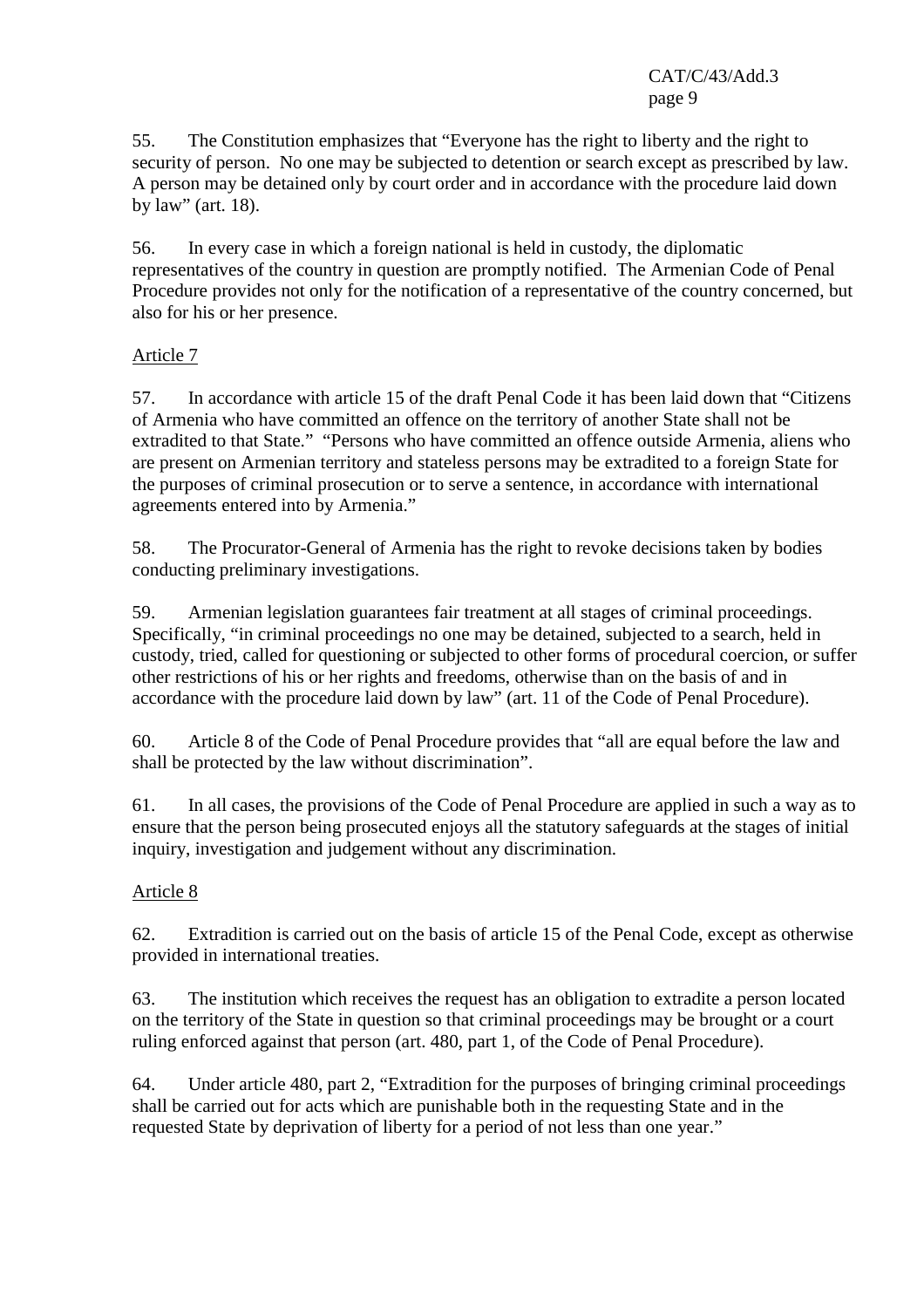65. Extraditable offences are those punishable, under the laws of the party submitting or receiving the extradition request, by a penalty of not less than one year's imprisonment. If the person concerned has already been sentenced to a penalty in the territory of the party requesting the extradition, extradition may take place where the said penalty is for a period of not less than six months' imprisonment.

### Article 9

66. Article 477 of the Code of Penal Procedure provides for letters of request to be executed by a court, a procurator, an investigator or a body conducting initial inquiries. Under article 477, part 2, "in executing letters of request the procedural rules of foreign States may be applied if an international treaty concluded with that State so provides".

67. "In executing letters of request for which provision is made in international treaties, a representative of the appropriate institution of the State in question may be present" (art. 477, part 3).

68. After signing the Convention, Armenia and the CIS States signed the 1993 Minsk Convention on mutual assistance in civil, family and criminal proceedings and links between judicial bodies. The Convention deals, inter alia, with extradition issues. The parties undertake to extradite to one another, in keeping with rules set out in the Convention, persons who are facing prosecution in connection with an offence or being sought in order to serve sentences imposed by judicial bodies in the requesting countries.

69. The Code of Penal Procedure contains provisions permitting mutual legal aid among investigators and courts through international conventions.

70. It also contains provisions concerning foreign witnesses or experts summoned from abroad who appear voluntarily before the courts. It is not permissible to prosecute such persons, detain them or hold them in pre-trial detention for the offence forming the subject of the criminal proceedings (art. 476 of the Code of Penal Procedure).

#### Article 10

71. In Armenia human rights issues feature in the curricula for study, training and retraining of the staff of law enforcement agencies. Retraining courses are held periodically for staff of the Ministry of Internal Affairs and National Security. A course is currently under way on problems arising during criminal proceedings and application of the rules of the Code of Penal Procedure. Special attention is devoted to the issue of the inadmissibility of torture, and in particular the practice of using force to obtain statements from witnesses.

#### Article 11

72. The draft Penal Code modifies the conditions governing the imposition and enforcement of custodial penalties. It specifies the rights and obligations of accused persons, while, at the same time, respecting rules laid down by the United Nations, such as the segregation of detained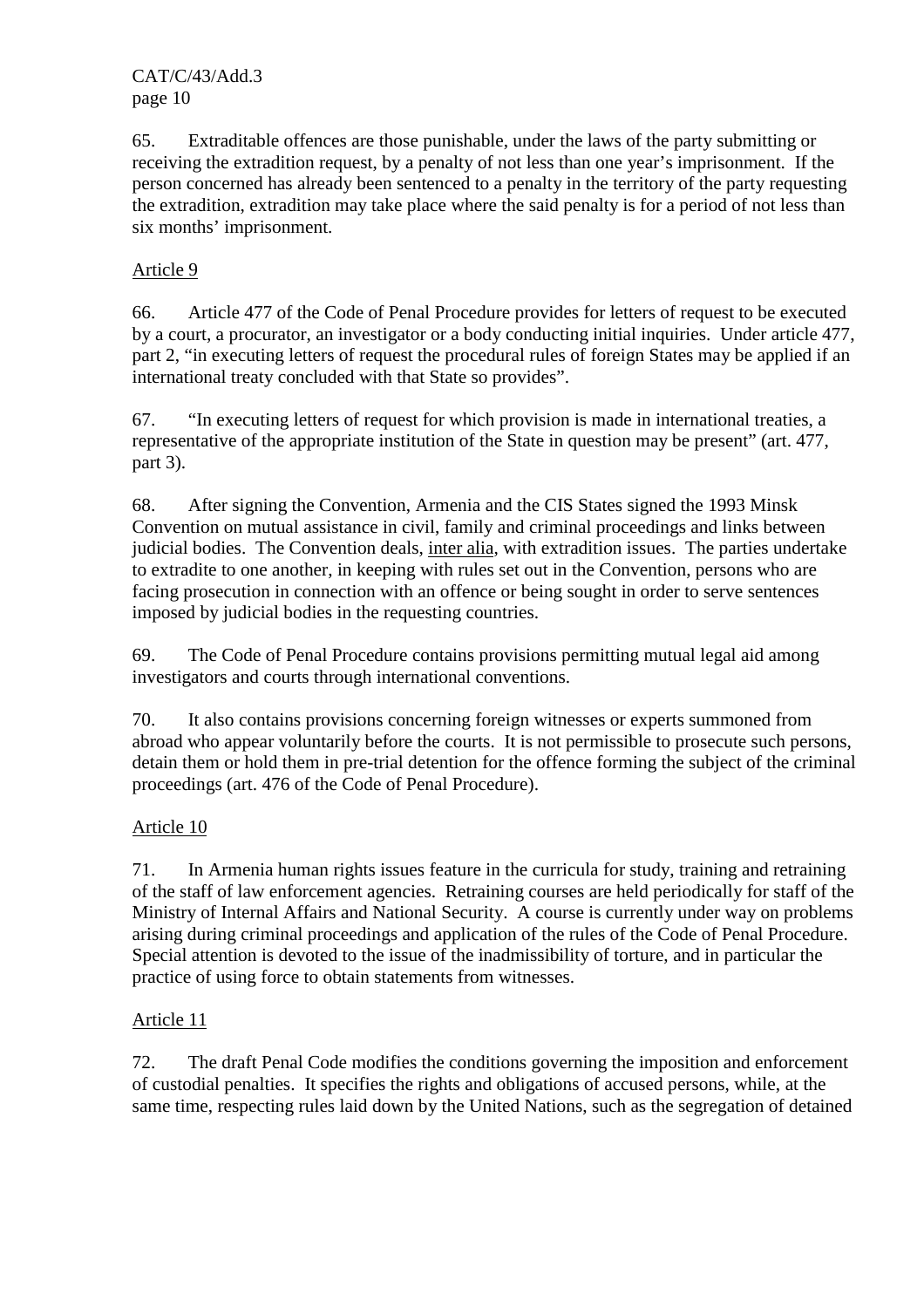minors, women and perpetrators of offences by negligence, strengthening of the role of the judge and diminution of that of the procurator in relation to surveillance of prison conditions.

73. Questions concerning the procedure for, and duration of, custody, pre-trial detention and investigation and the time-limits for the lodging of appeals are regulated by the Code of Penal Procedure. Under article 62 of the Code of Penal Procedure the body responsible for criminal investigations is not entitled to detain a suspect for more than 96 hours. The duration of preventive measures cannot exceed seven days.

74. The draft Code for the Execution of Criminal Penalties regulates the application of security measures to prisoners. Under article 64 of the Code, "physical force and special instruments (handcuffs and straitjackets) or firearms may be used on prisoners if a convicted prisoner has manifested resistance towards a member of the Penalty Enforcement Administration, participated in mass disorder, taken hostages or attacked citizens".

75. Article 11, part 3, of the draft Code for the Execution of Criminal Penalties contains a provision (which is lacking in the current Corrective Labour Code) whereby "Prisoners cannot, even with their consent, be subjected to medical or other experiments which are dangerous to life and health."

76. In circumstances provided for in the law, "a court shall consider complaints from prisoners and other persons regarding the actions of institutions and bodies enforcing penalties" (art. 19, part 3, of the Code for the Execution of Criminal Penalties).

77. Under article 11, part 4, "Prisoners shall have the right to submit proposals, statements or complaints to the administrations of bodies enforcing penalties, higher bodies, courts, the procurator, other bodies in the State administration and public organizations, as well as to international intergovernmental and non-governmental human rights organizations if all domestic remedies have been exhausted."

78. Currently under preparation is a Police Act, chapter IV of which is devoted to the circumstances in which physical force, special instruments and firearms as well as means of individual protection may be used. Article 16, part 1, of the draft provides that "a police officer must give a warning concerning the use of a weapon, a special instrument or physical force, allowing sufficient time for lawful demands to be complied with and commission of the offence to cease, except in cases where refraining from their use would pose an immediate threat to the life and health of the police officer or could result in other serious consequences, or where the circumstances make the issue of a warning impossible".

79. Article 16, part 2, provides that "in the light of the situation, a police officer must strive to cause minimum harm", while under article 16, paragraph 3, "a police officer must provide first aid to persons who have suffered bodily harm as a result of his or her actions".

80. The Office of the Procurator monitors the lawfulness of pre-trial investigations. The cases are forwarded to the courts after the procurator has confirmed the indictment.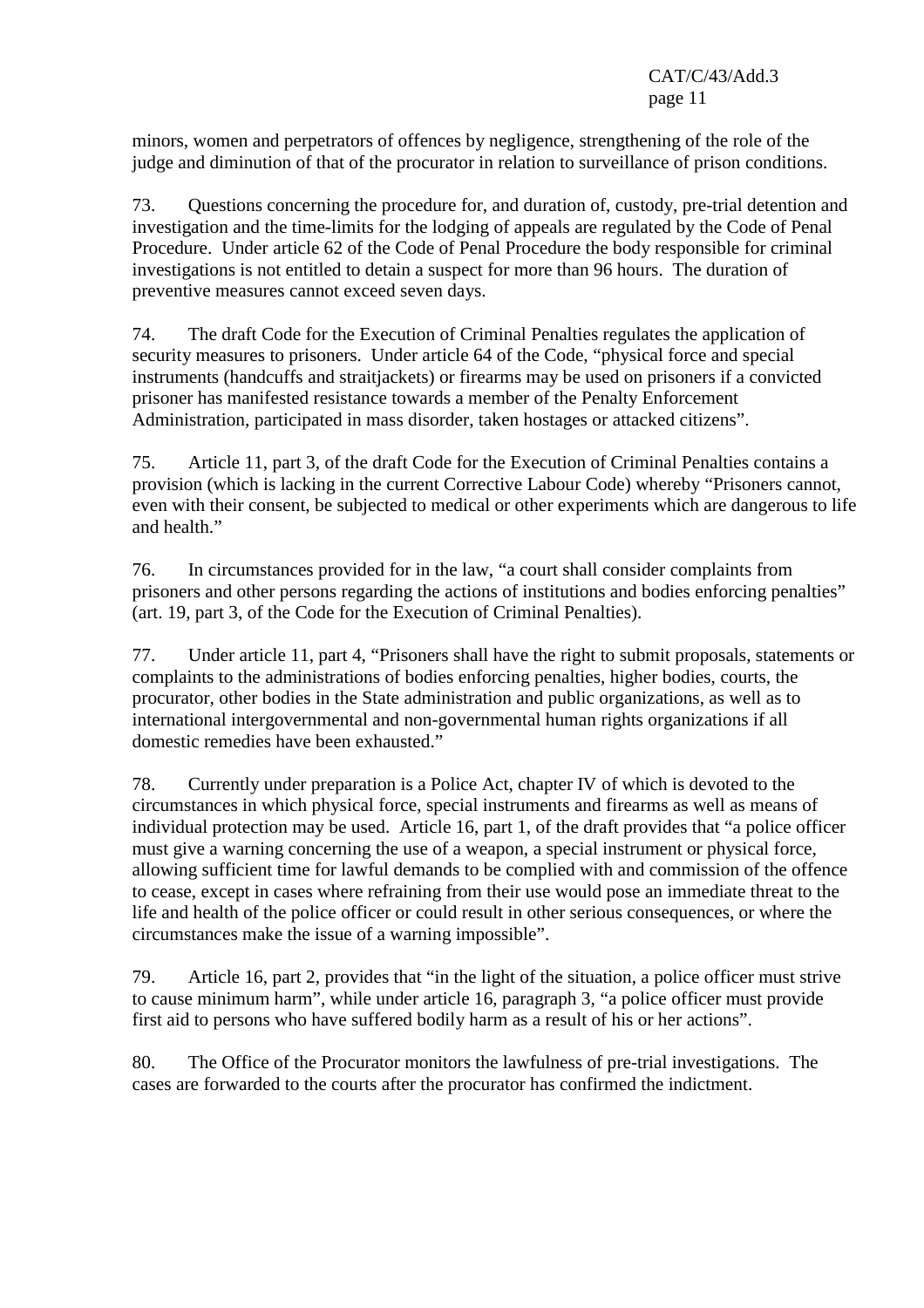81. The conditions of pre-trial detention and the treatment of detainees are constantly monitored by the Ministry of Internal Affairs and National Security and the office of the Government Procurator-General.

82. Individuals are considered guilty after the corresponding guilty sentence has become final. An accused person has the right to be informed of the accusation against him or her, and also to make statements and furnish proof, and to have counsel (art. 10 of the Code of Penal Procedure).

# Articles 12 and 13

83. Anyone claiming to have been subjected to torture or other inhuman or degrading treatment during the pre-trial investigation has the right to lodge a complaint with the Office of the Procurator. Any detainee who has suffered such treatment in places of detention has the right to lodge a complaint with the head of the administration, and also with the appropriate procurator.

84. A postal and telephone service known as "Trust" has been set up in each prison camp, where convicted prisoners can communicate directly with the head of the corrective labour institution and report on all infringements of their rights and freedoms. There is a two-way telephone link between convicted prisoners and their relatives - an unprecedented development in the CIS.

# Article 14

85. In accordance with article 103, part 8, of the Code of Penal Procedure, "every convicted prisoner has the right, in conformity with international treaties entered into by Armenia, to contact the appropriate inter-State bodies for the protection of human rights and freedoms, if all means of legal defence provided for in the legislation governing criminal procedure have been exhausted".

86. Where torture or other degrading treatment is established to have occurred, the victim has the right to criminal indemnification for the harm sustained. Armenian legislation provides that anyone who has been unjustly convicted, detained or imprisoned is entitled to compensation. Specifically, under articles 66 and 67 of the new Code of Penal Procedure, a person unlawfully convicted and acquitted is entitled to compensation for unlawful pre-trial detention, remand in custody, prosecution and conviction.

87. The compensation for such persons is intended to cover: (a) restoration of salary and other forms of income; (b) reimbursement of court costs paid; (c) compensation for payment for counsel's fees; (d) compensation for confiscation or sequestration of property and any fine paid during execution of the sentence.

88. An acquitted person is entitled to recover fully his or her job and grade, housing and other rights.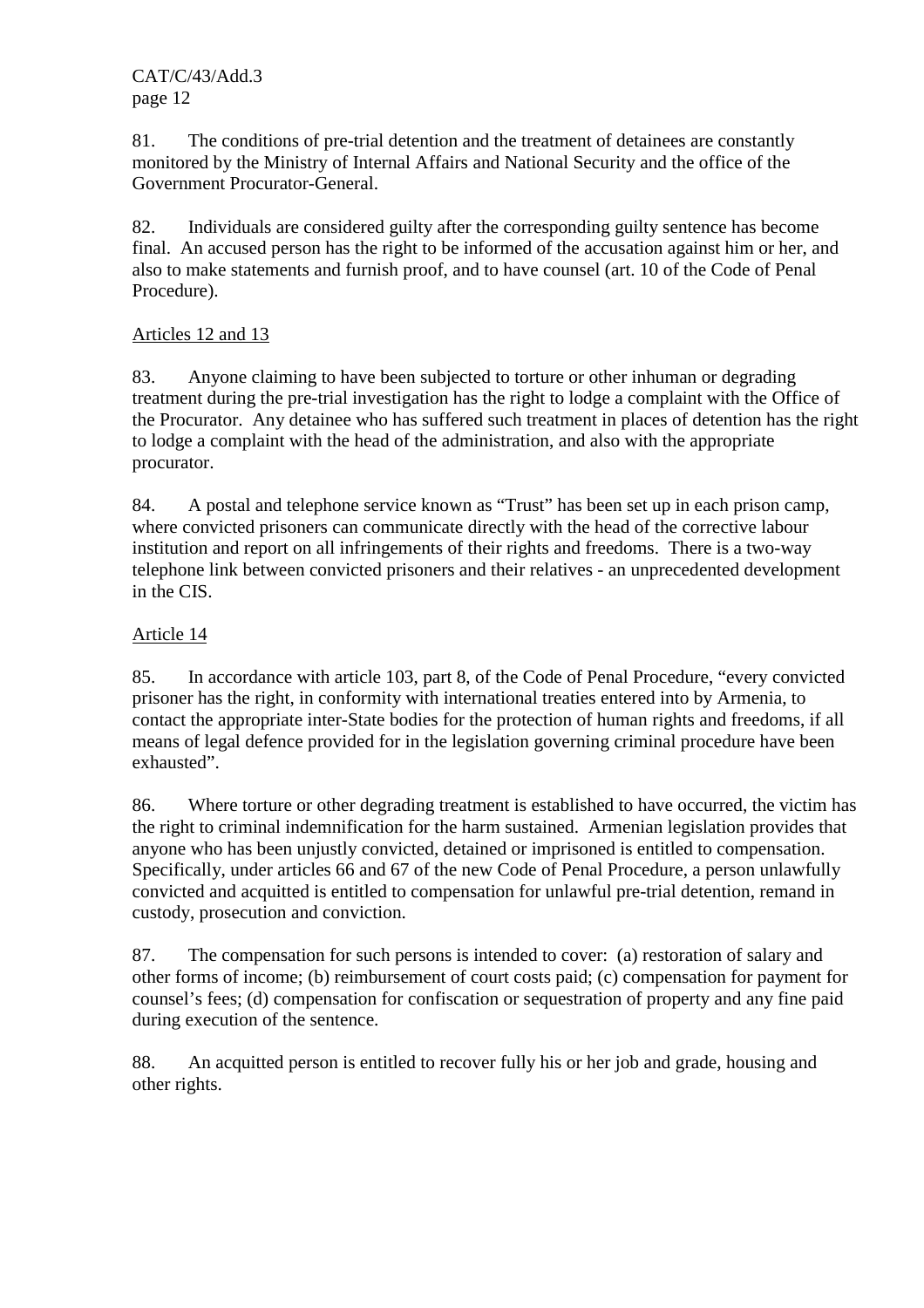89. Under article 67 of the Code of Penal Procedure, a judge, procurator, investigator or person conducting an inquiry must make clear to an acquitted person his or her right to receive compensation for unlawful conviction, pre-trial detention and remand in custody, as well as his or her other rights.

90. On 14 June 1994 the Armenian Parliament adopted the Victims of Repression Act, under which conviction on political grounds, unlawful conviction, the use of medical methods and deportation are deemed to be repressive measures.

91. The Act restores citizenship, honours and/or citizen's rights to those who suffered from such repression during the Soviet era. In particular, the Act grants various benefits - free utilities, free transport, housing loans on favourable terms, etc. - to persons who were victims of repression during the Soviet era, as well as their families.

92. This Act lays down a procedure for compensation and restoration of civil and political rights for the victims of repression during the Soviet era.

#### Article 15

93. Chapter XII of the Code of Penal Procedure is devoted to protection of persons involved in criminal proceedings.

94. In accordance with article 98 of the Code of Penal Procedure, on the obligation to take steps to protect victims, witnesses, accused persons, defence counsel and other participants in criminal proceedings, it has been laid down that the adoption of protective measures is mandatory if a person taking part in criminal proceedings or his or her close relatives are threatened with physical violence or destruction of property. A decision to take protective measures is taken promptly - no later than 24 hours after the threat has been notified.

95. The Code of Penal Procedure regulates in detail issues relating to questioning of witnesses, participants in proceedings, suspects and accused persons.

96. Citizens have the right to lodge with a higher body, and also with the office of the procurator and the courts, complaints concerning the use of torture or other cruel, inhuman or degrading treatment against them.

97. Among means of protection for victims, witnesses, accused persons, defence counsel and other persons participating in criminal proceedings, mention should be made of an official warning by the court or the procurator concerning the possibility of prosecution of anyone who threatens to use force or other actions forbidden under the criminal law (art. 99 of the Code of Penal Procedure).

98. Under article 105, part 1, of the Code of Penal Procedure, material obtained by means of the use of force, threats, deception, personal humiliation or other unlawful acts may not be used as evidence.